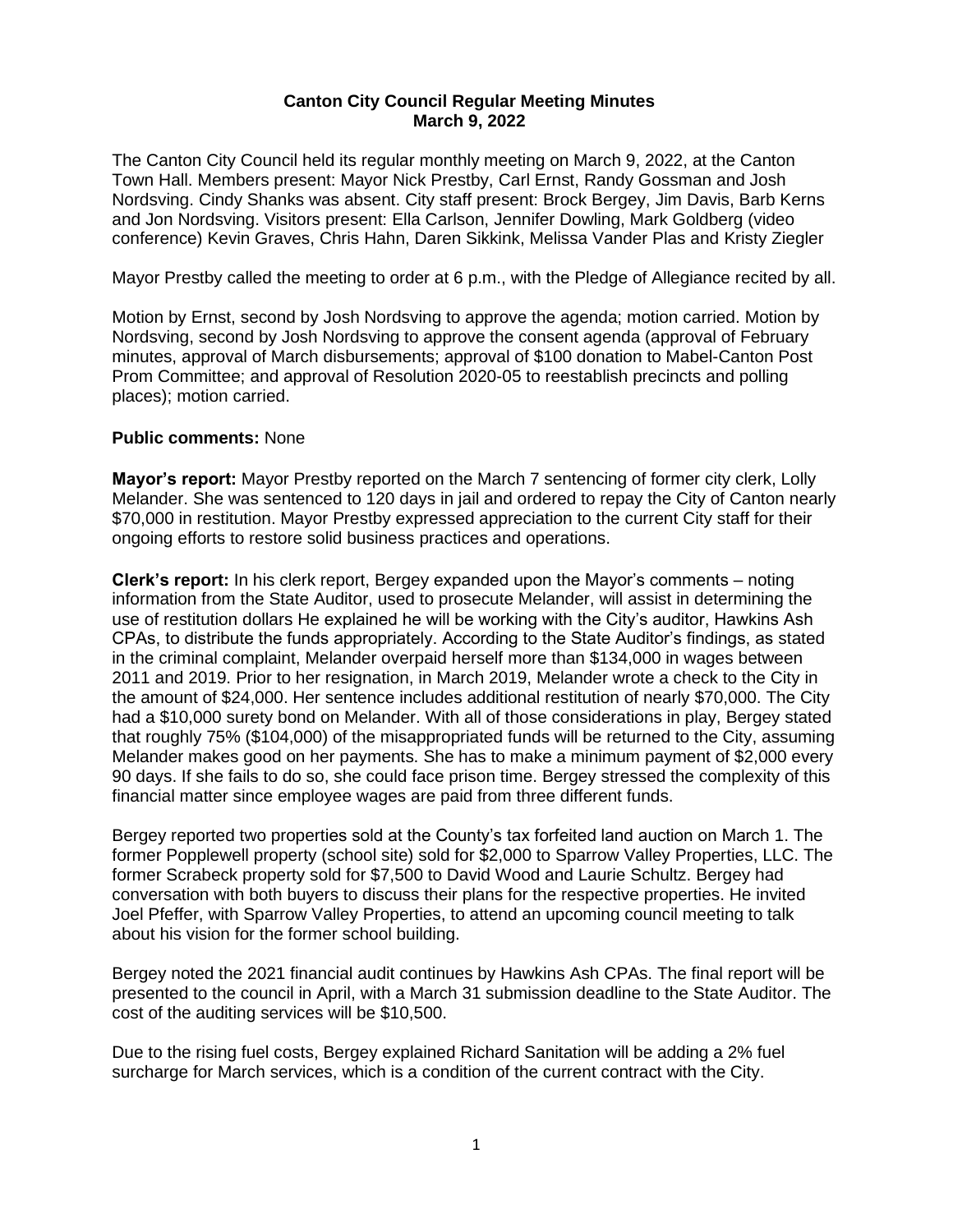Lastly, Bergey stated no one took advantage of the additional afternoon business hours at city hall, prior to the council meeting. In February, the council voted to keep the office open until 5 p.m., on the second Wednesday of the month, on a trial basis. The matter will be revisited in May.

**Public Works report:** Jon Nordsving reported an issue with the emergency siren, which required a new battery charger at a cost of around \$750. Motion by Gossman, second by Josh Nordsving to approve the purchase; motion carried.

Jon Nordsving also noted he continues to look at pricing options for rebuilt transmissions for the Ford F-250 pickup.

# **Fire Department:** None

**Police:** January and February police calls were reviewed.

**Planning Commission:** Zoning Administrator Josh Nordsving stated the Planning Commission will be meeting to review and make suggested revisions to the City's zoning ordinances.

# **Unfinished business:**

Motion by Ernst, second by Josh Nordsving to accept donations of LED holiday streetlight displays from the Canton Community Association (1 display), Nick Prestby (1 display) and Evelyn Johnson (4 displays); motion carried.

Motion by Gossman, second by Josh Nordsving to purchase 7 LED holiday streetlight displays at a total cost of \$3,169, with \$2,502 being covered by donations; motion carried.

## **New business:**

Kevin Graves, Daren Sikkink and Ella Carlson, with WHKS, presented the preliminary engineering report (PER) of the City's water and wastewater facilities. The 509 page document was condensed into a PowerPoint presentation outlining the background and needs, recommended improvements and alternatives, and cost summary and funding options. According to WHKS, the "risk of major failure is significant" for the present water system. Installed in the 1910s, most of the original pipes are still in place and have a history of breaks. Additionally, the report cites lead joints and undersize pipes as deficiencies. Well #1 (the well which required a \$40,000 repair last year) is said to be at the end of its useful life. It was drilled in 1918. On the wastewater side, 15% of the sewer piping requires immediate attention and will fail within the next five years. The report goes on to say an additional 15% will fail within 10 years. All said, 75% of the sewer pipe, installed in the 1950s, needs attention based on the report findings. WHKS compiled four options for addressing the water and wastewater system needs. Of those, "Alternative 1" is the recommendation of the engineering firm hired by the council to conduct this study. It includes:

- Replacing all aging water mains with lead joints, increasing sizing for flows/pressures.
- Replacing and rehabbing 75% of the sewer mains.
- Drilling a new well, Well #3, to replace existing Well #1; decommission Well #1.
- Building a new treatment building (well house) for Well #2 and Well #3.
- Rehabilitating the current water tower.
- Replacing aging equipment at the wastewater treatment facility.